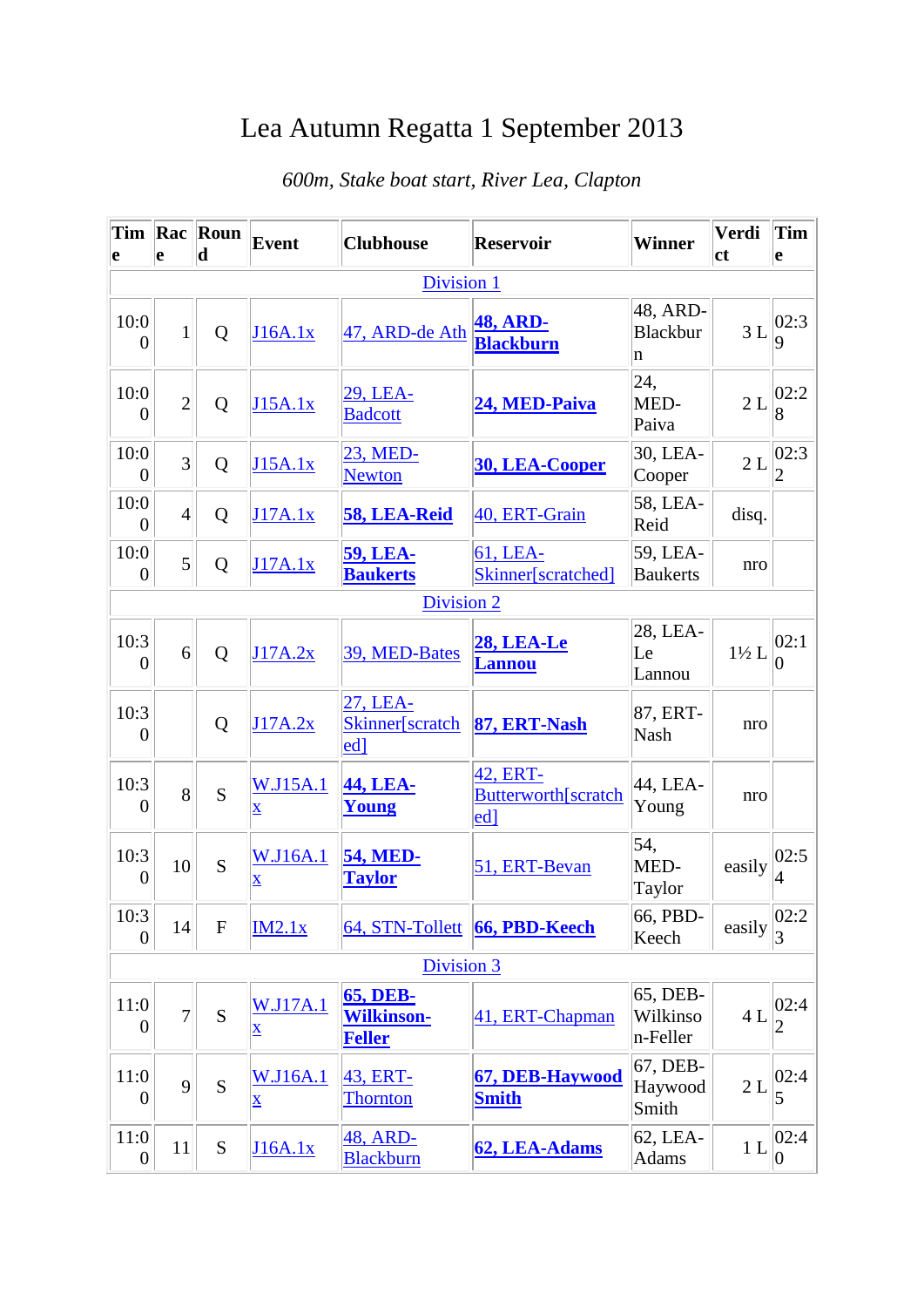| 11:0<br>$\theta$         | 12 | S                         | J16A.1x                                    | 53, MED-Cox                          | <b>52, LEA-Le</b><br><b>Lannou</b> | 52, LEA-<br>Le<br>Lannou     | $1\frac{1}{2}L$                       | 02:2                   |  |
|--------------------------|----|---------------------------|--------------------------------------------|--------------------------------------|------------------------------------|------------------------------|---------------------------------------|------------------------|--|
| 11:0<br>$\theta$         | 13 | S                         | J15A.1x                                    | 24, MED-Paiva                        | 31, LEA-Duncalf                    | 31, LEA-<br>Duncalf          | 2L                                    | 02:2<br>3              |  |
| 11:0<br>$\overline{0}$   | 15 | S                         | J15A.1x                                    | <b>30, LEA-</b><br><b>Cooper</b>     | 18, ARD-Liebers                    | 30, LEA-<br>Cooper           | 4L                                    | 02:4 <br>2             |  |
|                          |    |                           |                                            | <b>Division 4</b>                    |                                    |                              |                                       |                        |  |
| 11:3<br>$\overline{0}$   | 16 | S                         | J17A.1x                                    | 58, LEA-Reid                         | 60, LEA-Keigher                    | 60, LEA-<br>Keigher          | 2L                                    | 02:2<br>3              |  |
| 11:3<br>$\overline{0}$   | 17 | S                         | J17A.1x                                    | <b>59, LEA-</b><br><b>Baukerts</b>   | 49, ARD-Buck                       | 59, LEA-<br><b>Baukerts</b>  | easily                                | 02:2<br>$\overline{4}$ |  |
| 11:3<br>$\overline{0}$   | 18 | S                         | W.J16A.2<br>$\underline{\mathbf{X}}$       |                                      | 46, LEA-Linden 56, MED-Philpott    | 56,<br>MED-<br>Philpott      | disq.                                 |                        |  |
| 11:3<br>$\overline{0}$   | 19 | S                         | J17A.2x                                    | <b>28, LEA-Le</b><br><b>Lannou</b>   | 21, ARD-Liebers                    | 28, LEA-<br>Le<br>Lannou     | 2L                                    | 02:2<br>9              |  |
|                          |    |                           |                                            | Division 5                           |                                    |                              |                                       |                        |  |
| 12:0<br>$\Omega$         | 20 | S                         | MasF.1x                                    | <u>32, MAV-</u><br><b>Marshall G</b> | 34, STN-Tollett F                  | 32,<br>MAV-<br>Marshall<br>G | 2L                                    | 02:4                   |  |
| 12:0<br>$\overline{0}$   | 21 | S                         | MasF.1x                                    | 13, LEA-Mears<br>$ \mathbf{G} $      | 33, MAV--Jones<br>H[scratched]     | 13, LEA-<br>Mears G          | nro                                   |                        |  |
| 12:0<br>$\theta$         | 22 | S                         | J17A.2x                                    | 87, ERT-Nash                         | 26, LEA-Reid                       | 26, LEA-<br>Reid             | easily                                | 02:1<br>5              |  |
| 12:0<br>$\boldsymbol{0}$ | 23 | ${\bf S}$                 | J15A.2x                                    | 55, MED-Paiva                        | 50, ARD-Scovell                    | 55,<br>MED-<br>Paiva         | easily $\left\  \frac{6}{6} \right\ $ | 02:2                   |  |
| 12:0<br>$\overline{0}$   | 24 | S                         | W.NOV.1<br>$\underline{\mathbf{X}}$        | 35, LEA-<br>Campbell                 | 38, DEB-Haywood<br><b>Smith</b>    | 38, DEB-<br>Haywood<br>Smith | $\frac{1}{2}$ L                       | 02:4<br>0              |  |
| 12:0<br>$\overline{0}$   | 25 | S                         | NOV.1x                                     | 3, MED-Phipps                        | 2, ERT-Lucas                       | $2, ERT-$<br>Lucas           | easily                                | 02:2<br>4              |  |
| 12:0<br>$\overline{0}$   | 26 | ${\bf F}$                 | W.IM2.2x                                   | 22, LEA-<br><b>Badcott</b>           | 37, DEB-Stocker                    | 22, LEA-<br><b>Badcott</b>   | 2L                                    | 02:1<br>$\overline{8}$ |  |
| Division 6               |    |                           |                                            |                                      |                                    |                              |                                       |                        |  |
| 14:0<br>$\overline{0}$   |    | S                         | W.NOV.1<br>$\underline{\mathbf{X}}$        | <b>19, ARD-</b><br><b>Durkan</b>     | 86, DEB-Lelijveld                  | 19, ARD-<br>Durkan           | $3/4 \ {\rm L}$                       | 02:4 <br>5             |  |
| 14:0<br>$\overline{0}$   | 28 | $\boldsymbol{\mathrm{F}}$ | <b>W.J15A.1</b><br>$\overline{\mathbf{X}}$ | 44, LEA-<br>Young                    | 57, ERT-Fennell                    | 44, LEA-<br>Young            | easily                                | 02:4<br>$ 9\rangle$    |  |
| 14:0                     | 30 | ${\bf F}$                 | MasF.1x                                    | 32, MAV-                             | 13, LEA-Mears G                    | 13, LEA-                     |                                       | 3 L   02:3             |  |